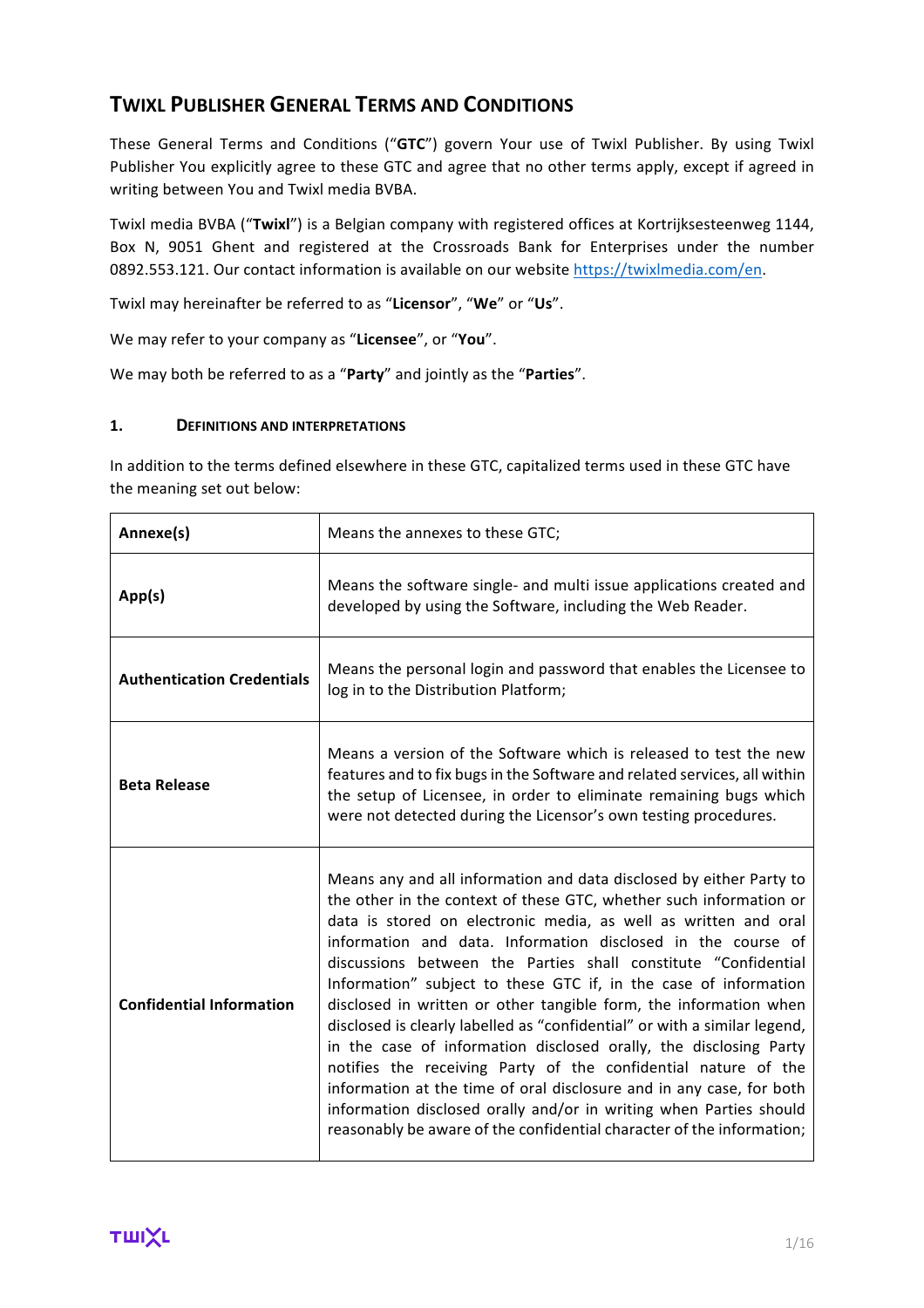| Content                                       | Means any copyrighted or otherwise protected material, including<br>but not limited to reports, articles, studies, drawings, images, photos,<br>audiovisual works, notes, charts, presentations, notifications and<br>manuals, which is created by the Licensee and made available via<br>Apps or within a web browser;                                                                                                                                                                                                                                                                                                                                                                                                                                                                                                                                                                                                                                                                                                                                                                                                                                                                                                                                 |
|-----------------------------------------------|---------------------------------------------------------------------------------------------------------------------------------------------------------------------------------------------------------------------------------------------------------------------------------------------------------------------------------------------------------------------------------------------------------------------------------------------------------------------------------------------------------------------------------------------------------------------------------------------------------------------------------------------------------------------------------------------------------------------------------------------------------------------------------------------------------------------------------------------------------------------------------------------------------------------------------------------------------------------------------------------------------------------------------------------------------------------------------------------------------------------------------------------------------------------------------------------------------------------------------------------------------|
| <b>InDesign Plugin</b>                        | Means the plugin for Adobe InDesign that enables You to enrich the<br>Content, to preview and share the Content and to export it for<br>publication;                                                                                                                                                                                                                                                                                                                                                                                                                                                                                                                                                                                                                                                                                                                                                                                                                                                                                                                                                                                                                                                                                                    |
| <b>Builder</b>                                | Means the computer program which is part of the Software and<br>which allows to create applications and to generate HTML versions of<br>the Content;                                                                                                                                                                                                                                                                                                                                                                                                                                                                                                                                                                                                                                                                                                                                                                                                                                                                                                                                                                                                                                                                                                    |
| <b>Distribution Platform</b>                  | Means the Twixl platform that enables the Licensee to manage the<br>distribution of Content within its Apps in different app stores or in-<br>house or within a web browser. More specifically, the Distribution<br>Platform can handle the storage of Content, to support in-app<br>purchases and subscriptions, to manage downloads, to provide<br>detailed analytics information and to communicate with the readers<br>using push-notifications.<br>As an option it also can manage restricted access and entitlement and<br>the possibility to integrate with external content management<br>systems and content sources.                                                                                                                                                                                                                                                                                                                                                                                                                                                                                                                                                                                                                          |
| <b>Force Majeure Event</b>                    | Means an event, condition or circumstance beyond the reasonable<br>control of, and not due to the fault or negligence of, the Party<br>affected, and which could not have been avoided by due diligence and<br>use of reasonable efforts, which prevents the performance by such<br>affected Party of its obligations hereunder; provided, that a "Force<br>Majeure Event" shall not be deemed to have occurred or to be<br>continuing unless the Party claiming Force Majeure complies with the<br>requirements of article 18 (Force Majeure Event). Subject to the<br>foregoing, "Force Majeure Event" shall include, but is not limited to,<br>explosion and fire (in either case to the extent not attributable to the<br>gross negligence of the affected Party), flood, earthquake, storm or<br>other natural calamity, strike or other labor dispute, war, insurrection<br>or riot, actions or failures to act by governmental entities or officials,<br>failure to obtain governmental permits or approvals (despite timely<br>application therefor and due diligence), deficient energy or telecom<br>network supply and changes in laws, rules, regulations, orders or<br>ordinances, which events were not pending on the date of these GTC; |
| <b>Intellectual Property</b><br><b>Rights</b> | Means copyrights and all rights of whatsoever nature in computer<br>software, applications, texts, images, drawings and manuals, in every<br>case in any part of the world and whether or not registered;                                                                                                                                                                                                                                                                                                                                                                                                                                                                                                                                                                                                                                                                                                                                                                                                                                                                                                                                                                                                                                               |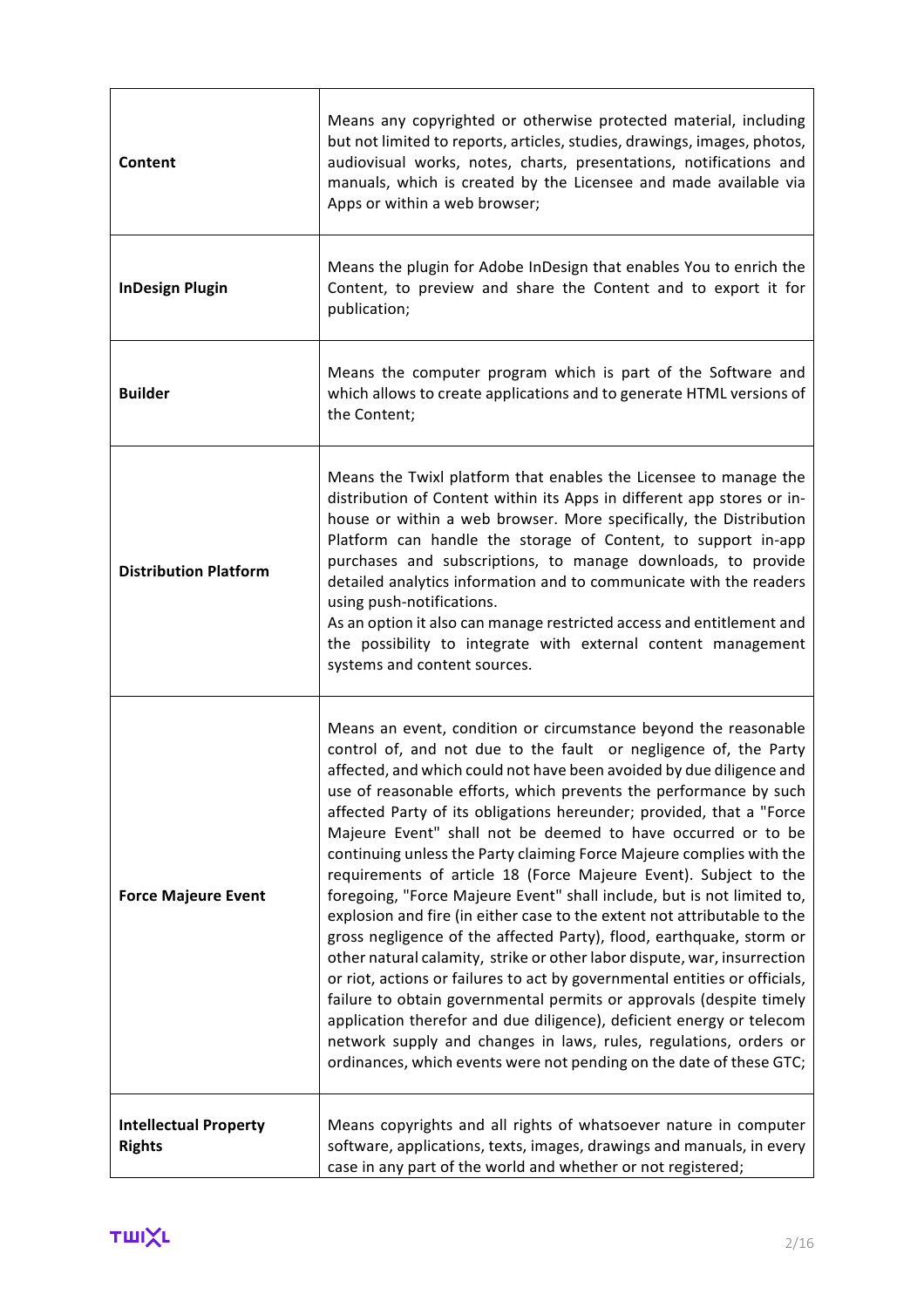| <b>Know How</b>                         | Means the accumulation of skills, processes and experience<br>previously developed relating to the Software and Apps, including,<br>but not limited to, any and all technical information, formulas,<br>specifications, trade secrets, test results, studies, analyses,<br>manufacturing data, formulation or production technology and any<br>other information necessary or useful in the manufacture, sale and<br>use of the Software and Apps, whether patented or not; |
|-----------------------------------------|-----------------------------------------------------------------------------------------------------------------------------------------------------------------------------------------------------------------------------------------------------------------------------------------------------------------------------------------------------------------------------------------------------------------------------------------------------------------------------|
| <b>Maintenance Release</b>              | Means a release of the Software that corrects faults;                                                                                                                                                                                                                                                                                                                                                                                                                       |
| <b>Professional Device(s)</b>           | Means any piece of electronic equipment including but not limited to<br>computers, laptops, tablets and mobile smart phones that are made<br>available by the Licensee to its employees and independent staff in<br>order to fulfill their professional obligations;                                                                                                                                                                                                        |
| Software                                | Means the Twixl Publisher software, i.e. the copyright protected<br>works as defined in Annex 1, including InDesign Plugin and Builder;                                                                                                                                                                                                                                                                                                                                     |
| <b>Territory</b>                        | Means the entire world;                                                                                                                                                                                                                                                                                                                                                                                                                                                     |
| Update(s)                               | Means any version update, release or functionality enhancements in<br>relation to the Software or any substantially similar software,<br>including without limitation any Maintenance Release;                                                                                                                                                                                                                                                                              |
| <b>Urgent Maintenance</b><br>Obligation | Means any unforeseeable and unexpected system failure which has<br>as result that the Distribution Platform is completely or to a large<br>extent unavailable;                                                                                                                                                                                                                                                                                                              |
| <b>Web Reader</b>                       | Means the HTML package, which is generated by the Software, to be<br>published within a web browser.                                                                                                                                                                                                                                                                                                                                                                        |

#### **2. LICENSE**

2.1. The Licensor hereby grants to the Licensee a non-exclusive, non-transferable, nonsublicensable and non-assignable right to use the Intellectual Property Rights vested in the Software in accordance with the provisions of these GTC, in order to allow the Licensee to use the Software and its functionalities as described in Annex 1, including the right to create Apps, within the Territory.

More specifically, the right to use the Software includes:

- The right to download the Software from dedicated online platforms;
- The right to install the Software on any Professional Device, as further described in article 2.7;
- The right to use the Software in commercial or non-commercial ways, in order to

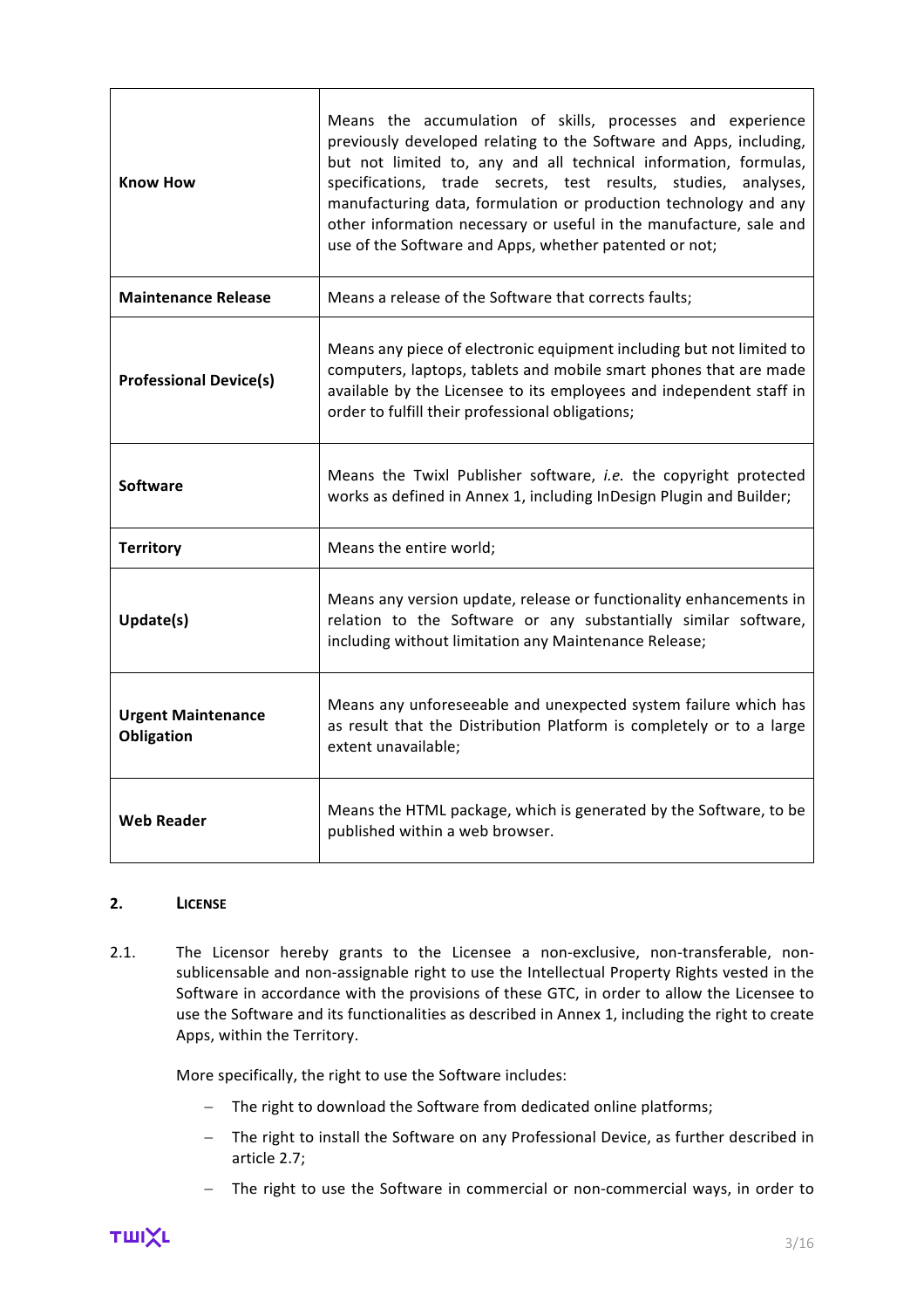create and develop Apps and share content.

- 2.2. The Software allows the Licensee to create and develop Apps. The Licensee can upload Content via the App and share it with its users. These Apps qualify as copyright protected works. The Parties hereby explicitly agree that:
	- the Apps and the Intellectual Property Rights therein remain in the Licensor's ownership; and
	- the uploaded Content and the Intellectual Property Rights therein remain in the Licensee's ownership.
- 2.3. The Licensor hereby grants to the Licensee a non-exclusive, non-transferable, nonsublicensable right to use the Apps and the Intellectual Property Rights vested in the Apps in accordance with the provisions of these GTC, in order to allow the Licensee to use the Software and its functionalities as described in Annex 1, including the right to create Apps, within the Territory.

More specifically, the right to use the Apps includes:

- $-$  The right to communicate the Apps in whole or in part to the public;
- $-$  The right to make the Apps in whole or in part available to the public; and
- The right to sell, rent and lend the Apps in whole or in part;
- 2.4. Nothing in these GTC shall be construed to grant the Licensee any right or license in any Intellectual Property Right of the Licensor other than as expressly specified herein. All rights not specifically granted to the Licensee are hereby expressly reserved by the Licensor.
- 2.5. Parties explicitly agree that the Licensor may continue to use the Intellectual Property Rights vested in the Software and the Apps to the fullest extent (including but not limited to the right to use, exploit, license, assign) in the Territory.
- 2.6. Licensee is obligated to inform the Licensor of any infringement of the Software or the Apps by third parties in the Territory, as soon as possible after becoming aware of such infringement.
- 2.7. The Licensee is only authorized to use the Intellectual Property Rights vested in Software and the Apps on Professional Devices within one legal entity. Any use of the Software and the Apps on devices personally owned by the employees or independent staff of the Licensee or by another legal entity, even in case of affiliated companies, is strictly forbidden.
- 2.8. The Licensee is forbidden to remove or alter the copyright notice from the Software and Apps.
- 2.9. Parties shall cooperate using their best efforts in order to execute and deliver such documents and perform such acts as may be required for the purpose of giving full effect to this license
- 2.10. The Licensee is not obliged to share its experience in using the Distribution Platform or the Software or related services: however if the Licensee chooses to do so and Twixl acts upon such information, ideas, tips, etc. the Licensee is in no way entitled to a remuneration for

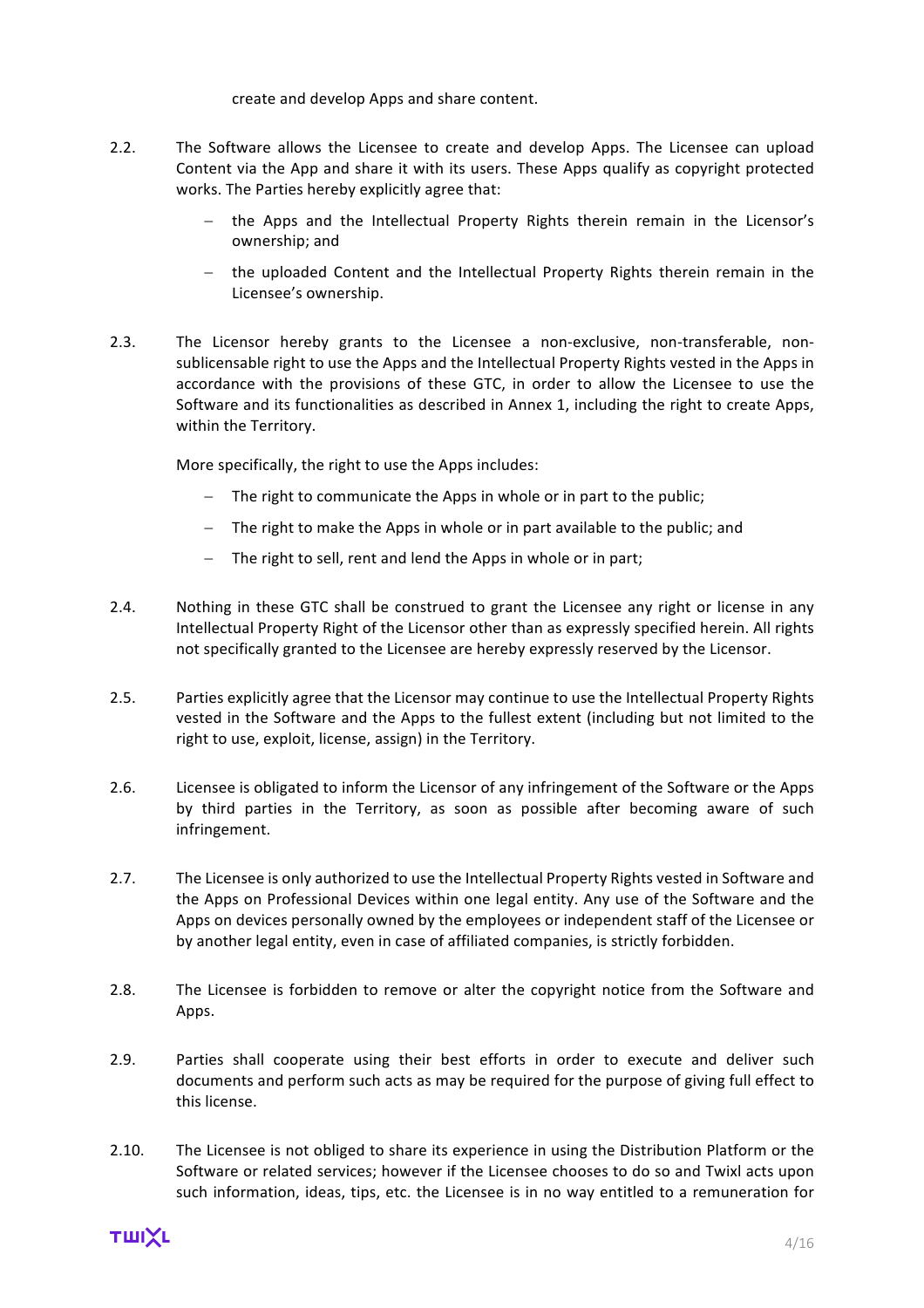sharing such, even if Twixl implements these in its products or services or makes any other use thereof.

2.11. In case the Licensee downloads a free trial license of InDesign Plugin and Builder and create a test account on the Twixl Distribution Platform (the "Trial"), Twixl does not guarantee any functionalities. In relation to Trials, the Licensee is in no event entitled to any sort of remuneration or compensation for any sort of damages or claims. A Trial is only valid for maximum of 60 days. Trials are only allowed for internal review of Twixl's services and products. The Licensee is not allowed to use the Trial to publish any content. Twixl may terminate Trials at any time (including during the 60 day period) without warning and without compensation. The use of the Trial is at the Licensee's own and sole risk and responsibility.

## **3. UPDATES**

- 3.1. Twixl may from time to time make available Updates related to the Software, InDesign Plugin and the Builder. These Updates will not be installed automatically. It is strongly recommended for You to install the Updates as soon as they are available. Not installing Updates may lead to malfunctions or functionality issues of the Software, Apps and / or Web Reader. Updates will be made available on Twixl's website or any other location as chosen and communicated by Twixl.
- 3.2. Twixl may decide at its own discretion whether or not to charge a fee for Updates. In case a fee is charged. Twixl will communicate in advance the amount due and will request Your agreement thereto. In case You do not agree to such fee, the Update will not be installed.
- 3.3. Updates on the Distribution Platform will automatically be implemented.
- 3.4. Once an Update has been made available by the Licensor, it shall be deemed part of the Software and Apps, as the case may be, and shall be subject to the terms and conditions of these GTC.

#### **4. DECOMPILING, DISASSEMBLING OR REVERSE ENGINEERING**

- 4.1. The Licensee acknowledges that the Software and the Apps are of great value to the Licensor and that it contains Confidential Information and Know How of the Licensor.
- 4.2. The Licensee may not decompile, disassemble or otherwise reverse engineer the Software and the Apps or engage in any other activity in order to obtain underlying information that is not visible to the user in connection with a normal use of the Software and the Apps, unless authorized under Belgian law.
- 4.3. In particular, the Licensee agrees not to transmit the Software or display the Software's source or object code on any computer screen or to make any hardcopy memory dumps of the Software's source or object code.
- 4.4. If the Licensee believes to require information related to the interoperability of the Software and the Apps with other programs, the Licensee shall request such information from the Licensor and refrain from decompiling or disassembling the Software and the Apps in order to obtain such information.

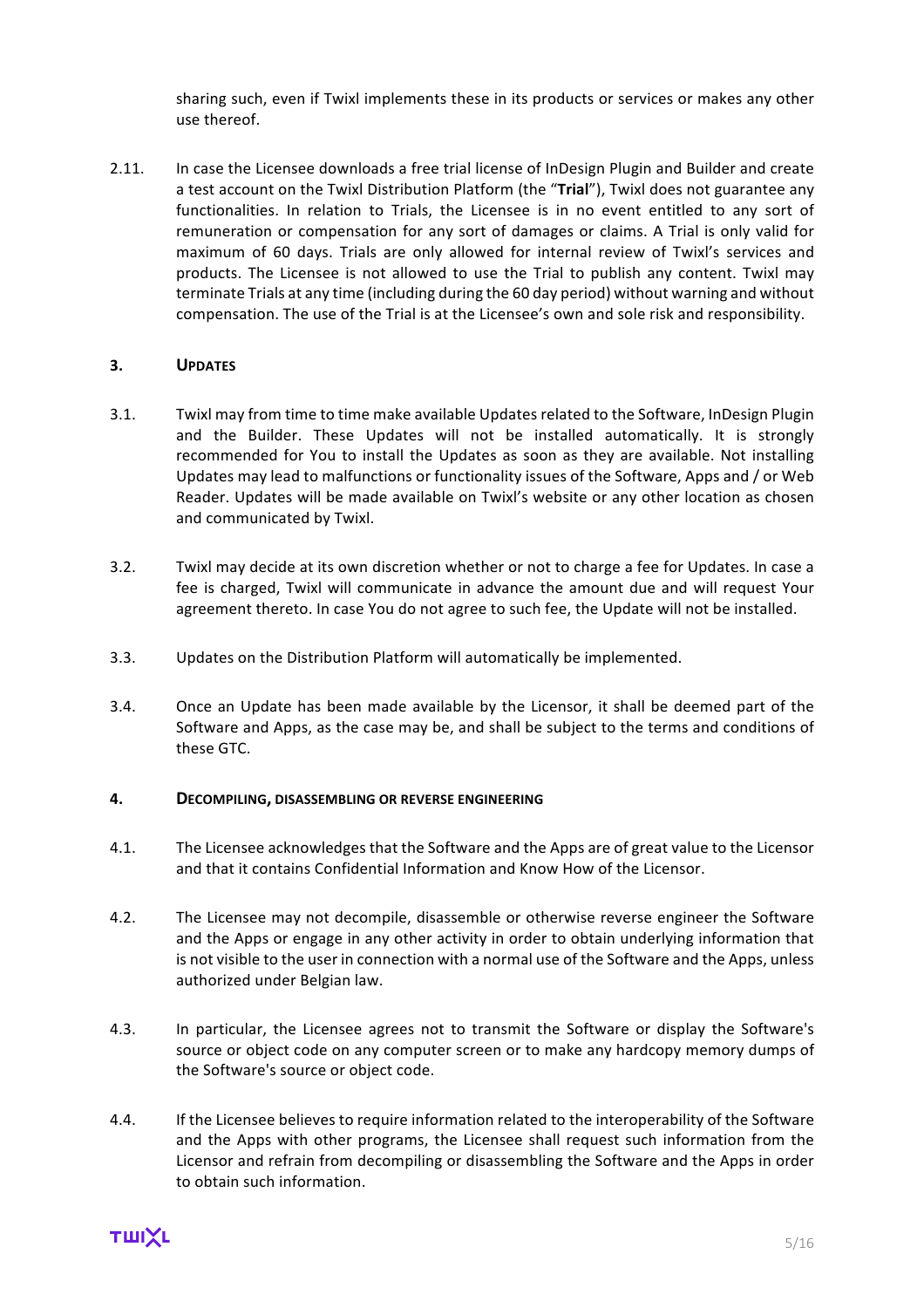- 4.5. Upon receiving such a request, the Licensor shall determine in its sole discretion whether to provide such information to the Licensee.
- 4.6. In case the Licensee is allowed to decompile, disassemble or reverse engineer, the Licensee is obliged to notify the Licensor of any information derived there from. The results thereof will constitute Confidential Information and will be owned by the Licensor.

## **5. LICENSEE'S CONTENT**

- 5.1. In accordance with article 2.2., Parties explicitly agree that the Content will remain in full ownership of the Licensee.
- 5.2. The Licensor cannot be held responsible for any Content, not even if the Content is uploaded to the Distribution Platform or the Apps. The Licensee is at all times solely responsible for the Content and any damages that may be caused by the Content.
- 5.3. In case the Content, in whole or in part, infringes third parties' rights (e.g. but not limited to copyrights) or qualifies as illegal Content or violates the laws of any jurisdiction where the Content is stored, distributed or made available (e.g. but not limited to racist content), the Licensee is held to immediately inform the Licensor thereof and to immediately remove such Content *(i)* after the Licensee became aware of said qualification of the Content or should reasonably be aware, or *(ii)* after the Licensor requested the Licensee to do so, whichever occurs first.
- 5.4. In case the Licensee fails to comply with this obligation within a reasonable time upon notice, the Licensor retains the right at its own discretion to suspend or terminate Licensee's right to access the Distribution Platform and to publish content within its Apps, without being due damages for whatsoever losses that may or may not have occurred.
- 5.5. Content uploaded to the Distribution Platform is processed by the Distribution Platform to obtain one package per operating system (iOS, Android) and per device type (Tablet, Phone). Licensor only stores and backs up these processed files and does not store or backup the Licensee's original files. The Licensee is responsible for organizing, at its own expense, storage and backup of the original source files.

#### **6. SUBSCRIPTION FEE AND BANDWIDTH**

- 6.1. Parties agree that the Licensee will pay the Licensor a subscription fee as described in the Specs and Pricing Overview, available on our website ( https://twixlmedia.com/en/specspricing ) or available upon request. The subscription fee differs in accordance with the plan chosen by the Licensee when subscribing to our services.
- 6.2. Parties agree that the payment of the subscription fee covers the license as described in these GTC.
- 6.3. The remuneration is payable in line with the payment instructions as appear on our website during the subscription phase, on an invoice or any other document that the Licensor provides to the Licensee.

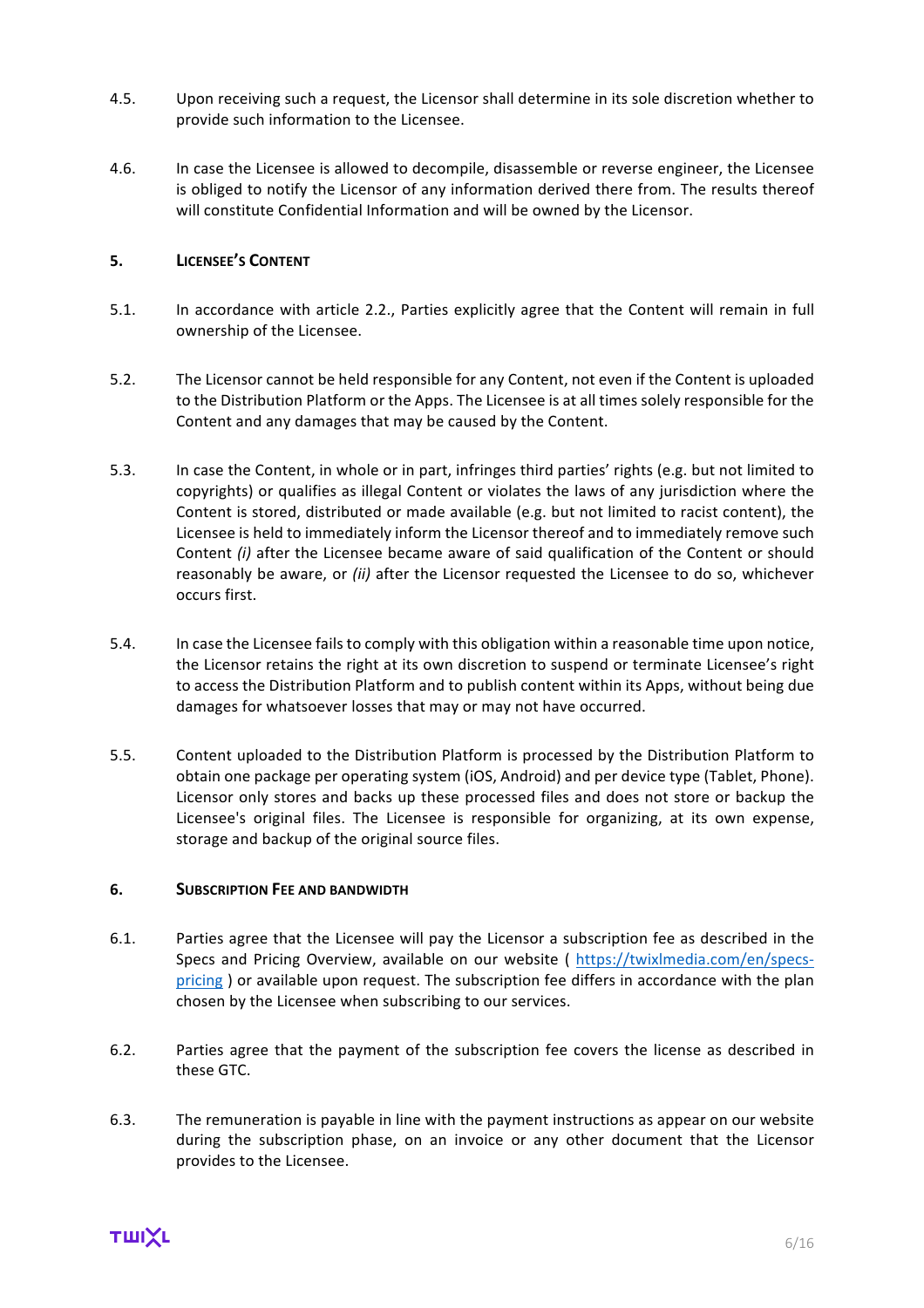- 6.4. In case the remuneration is to be paid to a local reseller such reseller will communicate payment details to the Licensee, as agreed with the Licensor.
- 6.5. Licensor may change the subscription fee over time. In case of a raise of the subscription fee, the Licensee is at any time, during its then current subscription period, allowed to terminate its subscription if the raise  $-$  or subsequent raises within the same calendar year - is more than ten percent (10%) in one calendar year.
- 6.6. Part of the services provided by Twixl to the Licensee require the use of bandwidth. Bandwidth is the volume of data that is downloaded by readers of the multi-issue apps whenever they download Content. Bandwidth is limited and depends on the subscription chosen by the Licensee. Twixl will at different intervals inform the Licensee of the amount of bandwidth used. As soon as the amount of bandwidth is entirely consumed, the Licensee's Content may no longer be available for downloads, until payment is made of an additional fee. These fees and the amount of bandwidth are available on our website and upon request. The bandwidth volume expires at the end of a subscription period and cannot be transposed to a new subscription period. Unused bandwidth will not be remunerated upon the end of a subscription period.

## **7. CONTENT PREVIEW AND SHARING**

- 7.1. Twixl makes available the Licensee two different apps on iOS and Android that are part of the Software and that make it possible for the Licensee and the user to preview and share content before publishing it in an app store or in-house app. Those apps are the Twixl Viewer Classic to preview and share InDesign based content and the Twixl App Reviewer to preview and share article based multi issue Apps. Those apps are free and available in the Apple App Store and in Google Play. The terms of Article 5 apply to the use of these apps.
- 7.2. The Licensee shall not upload any Content that is prohibited under Article 5 "Licensee's Content". Content uploaded via these free apps as described in Article 7.1, may at any moment without notification and without right to damages be deleted by Twixl at its own discretion.

#### 8. **SOFTWARE TESTING**

- 8.1. Twixl highly recommends to fully test the appearance and functionality of an App, before publishing it in the app stores or internally. For iOS, the Licensee needs to create an "Ad Hoc" build - this is a type of build that Apple created specifically to allow testing of apps before making them available publicly. For Android, the Licensee needs to generate a "test build" that can be sideloaded on an Android device.
- 8.2. Before making an Update available, the Licensor may decide to make Beta Releases available. Licensor strongly recommends against building and publishing Production Apps with a Beta Release, as such version is not complete or fully operational and may contain bugs.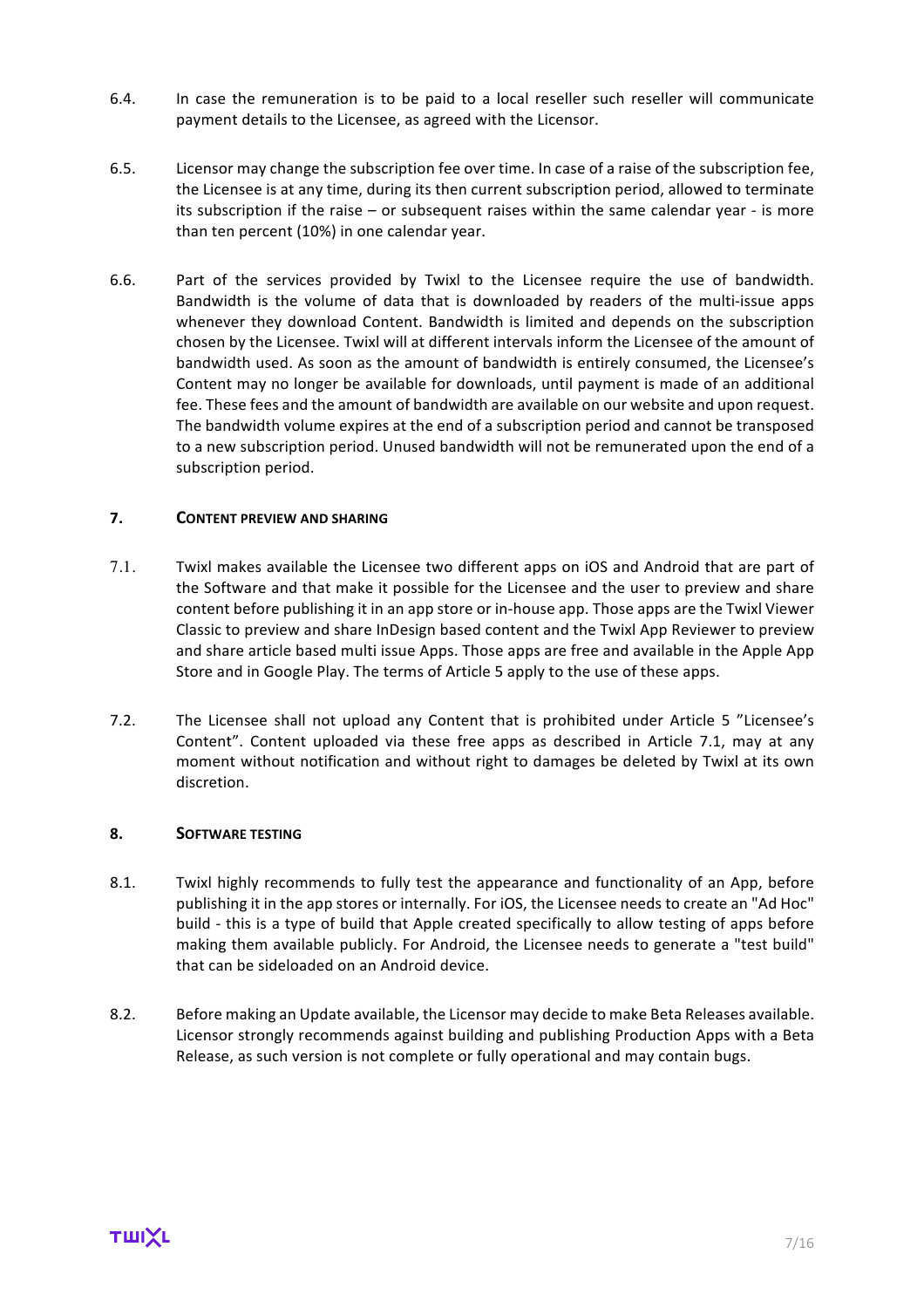#### **9. SOFTWARE SECURITY**

- 9.1. The Software is installed on Professional Devices beyond control of the Licensor. The Licensee is responsible for the maintenance of its IT-systems on which the Software runs and to install security systems.
- 9.2. The Software is provided "as is". To the Licensor's best knowledge. The Software is free from any virus, worm, Trojan horse or other contaminating, destructive or harmful computer code.
- 9.3. The Licensor confirms that it has taken and installed reasonable technical and organizational security measures in order to secure the servers on which the Distribution Platform operates to protect Content from unauthorised access, and, in any event, in a manner at least as protective as Licensor uses to protect its own information of a similar nature. Licensor shall not, under any circumstances be liable for situations in which the security, stability or availability of the Distribution Platform is compromised by (a) the Licensee, (b) software, programs, Content or other computer information, if any, provided to the Licensor by the Licensee or (c) actions the Licensor undertakes at the request of the Licensee.

# **10. DISTRIBUTION PLATFORM**

- 10.1. In case services require the use of the Distribution Platform, the following provisions apply:
- 10.2. **Conditions of use of the Distribution Platform:** The Licensee undertakes to use the Distribution Platform exclusively in connection with its professional business and for purposes related to it and in compliance with the provisions set forth in these GTC.
- 10.3. **Access to the Distribution Platform:** Through its personal Authentication Credentials the Licensee will have access to a personal account on the Distribution Platform from which he will be able to configure and manage all his multi-issue applications created with his license.

The Licensee is responsible for maintaining the secrecy and confidentiality of its Authentication Credentials and will be held liable for any damages caused by the use of the Authentication Credentials by an unauthorized party.

The Licensee is held to notify any theft, loss or appropriation of the Authentication Credentials immediately to the Licensor. In such case, the Licensee will immediately reset the Authentication Credentials.

- 10.4. **Functionalities of the Distribution Platform**: Upon login in to the Distribution Platform, the Licensee will be redirected to his personal account page ("Account") where the Licensee is able to configure the interface of its article based applications, to organise the distribution of his Content in terms of which content is published and which is not and which is published in which app, to configure his in-app purchases and subscriptions, to configure and the analytics related to his apps and Content, to organize the restricted access to its Content, to manage the connection of his account with external content management systems and content sources, to setup and send push notifications, to monitor the performance of his applications in terms of downloads, bandwidth use and use analytics.
- 10.5. In this GTC, the Licensor engages itself to do as much as reasonably possible to make available

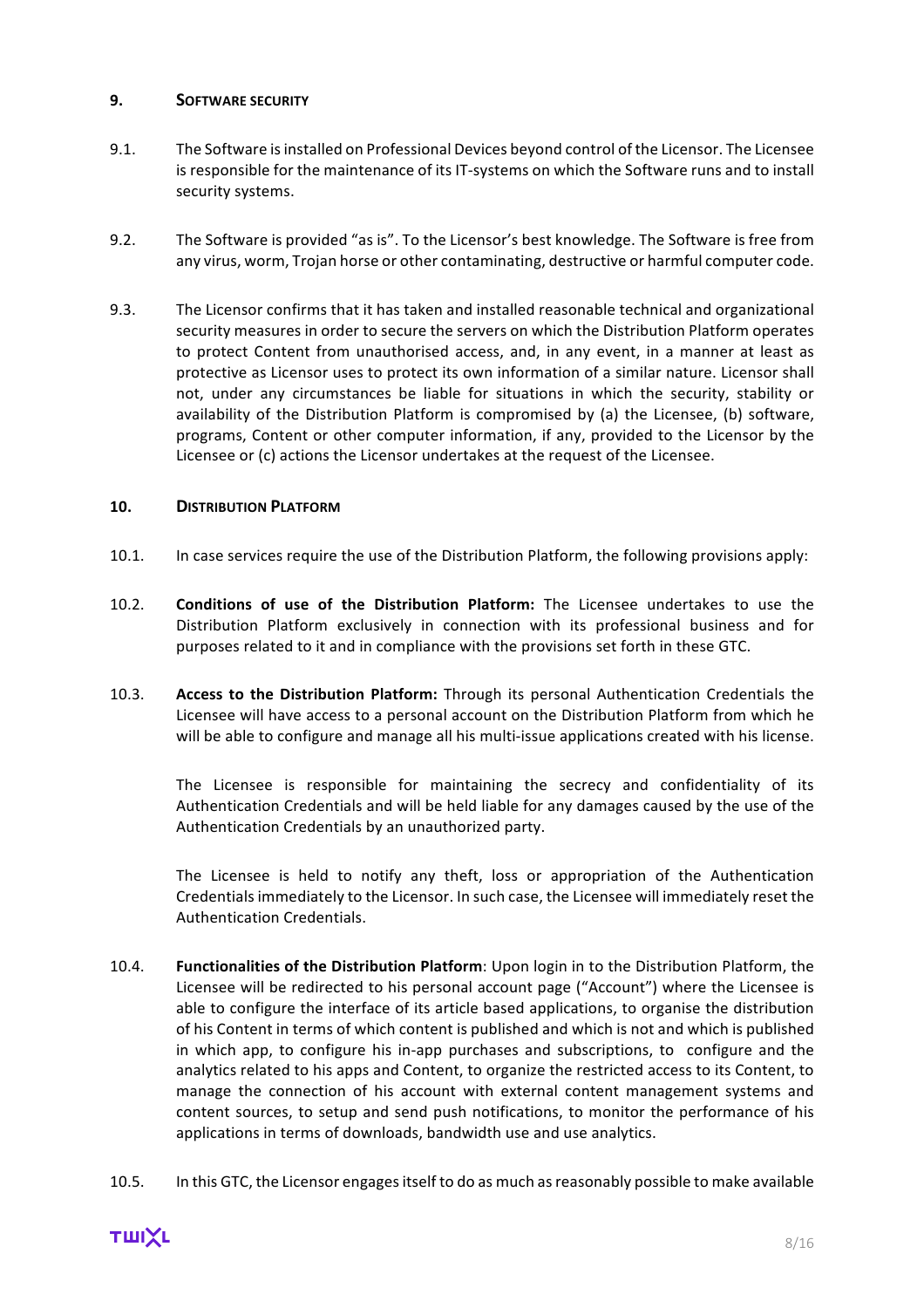the Distribution Platform with an availability up-time rate of 99%, 24 hours per day and 365 days per year. This is a best-effort undertaking ("middelenverbintenis") and not an obligation to guarantee a certain result ("resultaatsverbintenis").

Parties acknowledge that the Licensor cannot be held responsible for the unavailability of the Distribution Platform in case of:

- a Force Majeure Event;
- circumstances attributable to the Licensee;
- circumstances attributable to third parties, including third parties instructed by Twixl;
- when the Distribution Platform or the Software are being maintained and/or upgraded.

The above circumstances will not be taken into account when calculating the availability uptime rate of the Distribution Platform.

The Licensor will notify the Licensee at least 10 (ten) calendar days before the execution of planned maintenance of the Distribution Platform. In case of an Urgent Maintenance Obligation no notification is required.

- 10.6. **Security:** To the Licensor's best knowledge the Distribution Platform is free from any bugs and viruses. The Licensor confirms that it has taken and installed reasonable technical and organizational measures in order to secure the servers on which the Distribution Platform is installed and the data which is stored on the Distribution Platform, including the Content.
- 10.7. Access to the Licensee's account on the Twixl Distribution Platform is password-protected. The Licensee can create its own administrator account with a login and password. The account administrator can manage the complete account, and has access to all Apps in that account. The account administrator can create 'app administrators' by App. Such app administrators only have access to the App(s) they have been given access to by the account administrator. Account administrators and app administrators are responsible for managing, keeping confidential and storing their passwords in a proper way. Licensor strongly recommends changing login and passwords on a regular basis.
- 10.8. Licensor does not have access to the Licensee's account on the Distribution Platform. For specific support purposes, Licensor may request access, to which the Licensee then needs to agree explicitly. It is the responsibility of the Licensee to provide access for support purposes and to limit that access in time.

# **11. AUDIT**

11.1. The Licensor has the right at its own expense *(i)* to request and obtain information from the Licensee and *(ii)* to have the Licensee's administrative data inspected by a third party appointed by the Licensor at its own discretion in order to verify compliance by the Licensee with the terms and conditions of these GTC, including but not limited to the fact whether the Software is installed or not on non-Professional Devices.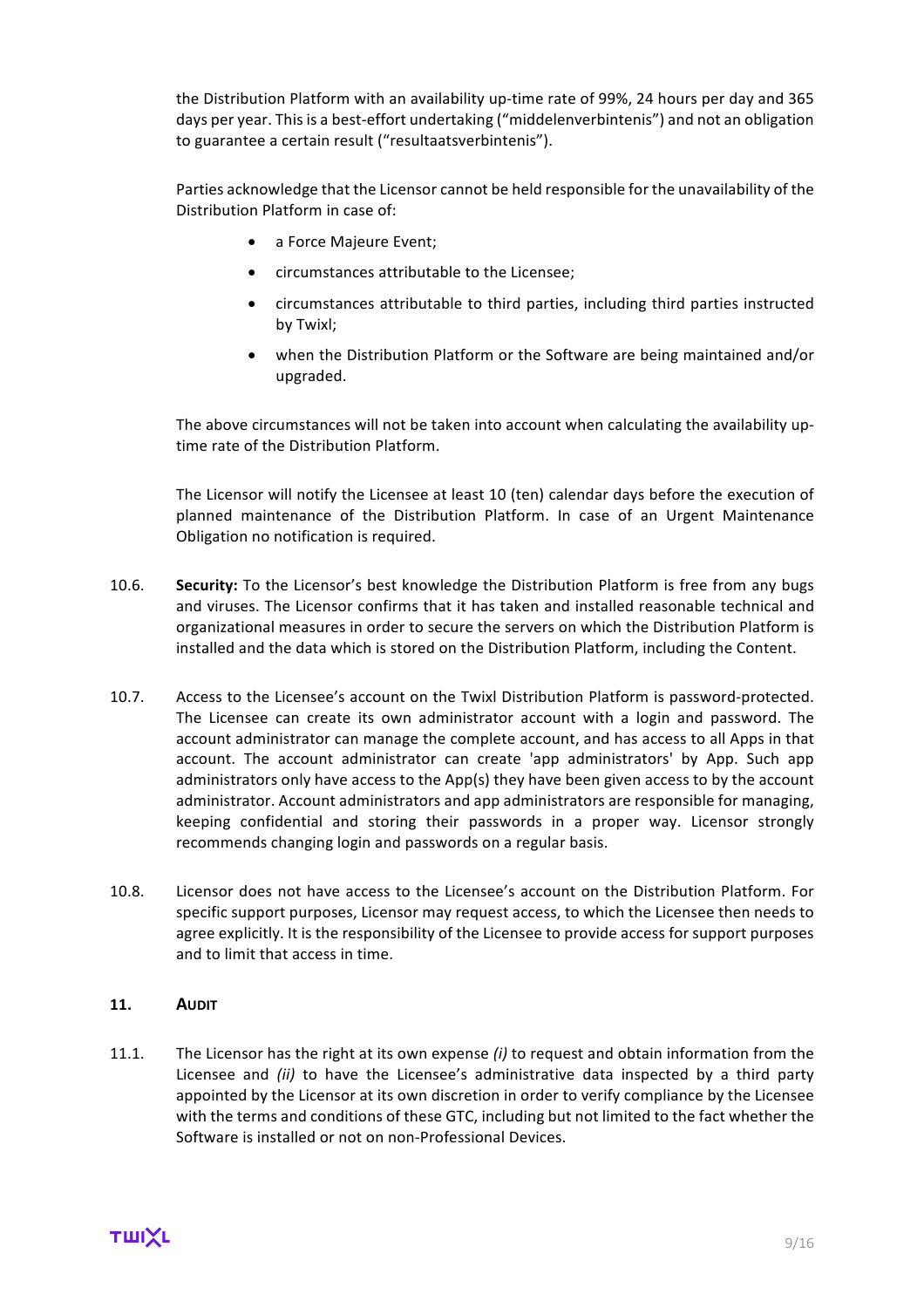11.2. The Licensee shall render all necessary assistance and cooperation to facilitate such information request and inspection by the Licensor.

#### **12. HELPDESK**

- 12.1. The Licensor provides a helpdesk through which support is offered to the Licensee in order to resolve possible issues the Licensee encounters with the Software or the Apps. This helpdesk is accessible through the website https://help.twixlmedia.com
- 12.2. The Licensor provides an information website through which the functioning of the Software is explained (available at https://help.twixlmedia.com).
- 12.3. Support will consist of:
	- **First line support**: questions regarding the use of the functionalities of the Software and the Apps;
	- **Second line support**: questions regarding technical issues with the Software and the Apps.
- 12.4. The Licensor will undertake all reasonable endeavours in order to resolve the problems, without guaranteeing an (immediate) solution.

#### 13. **DATA PROTECTION**

- 13.1. Twixl qualifies as data processor, in the sense of Regulation (EU) 2016/679 of the European Parliament and of the Council of 27 April 2016 on the protection of natural persons with regard to the processing of personal data and on the free movement of such data. ("Privacy Act"). Twixl will not process the personal data You share with Twixl for its own purposes, unless authorized by You. Twixl will process the personal data on Your behalf only and in the context of the present GTC and for the term of these GTC. Data about reading behaviour is linked to pseudonymised accounts and not to natural persons.
- 13.2. We urge You not to share any sensitive data (in the sense articles 9 and 10 of the Privacy Act) with Us.
- 13.3. You confirm that you will meet the obligations provided in the relevant data protection laws of any jurisdiction where you are active or where you make available the Content.
- 13.4. Twixl may rely on the services of service providers, such as hosting companies or cloud services companies, which may qualify as sub-processors. These sub-processors may be located in non European Economic Area countries and personal data may be transferred thereto. You confirm to accept the use of sub-processors.
- 13.5. Twixl refers to article 9.3 as far as security measures are concerned.

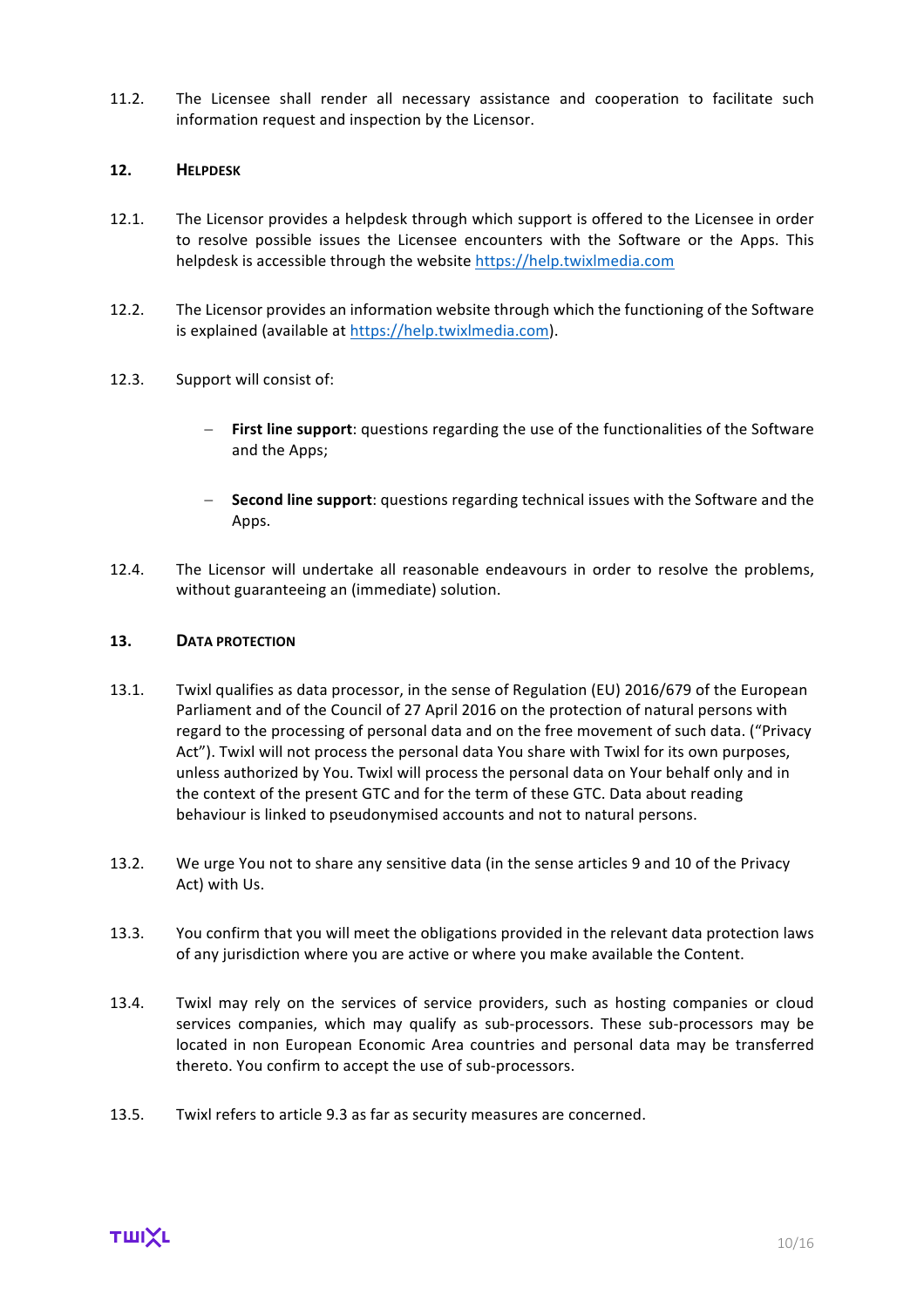#### **14. COSTS**

14.1. Except as otherwise provided in these GTC, each of the Parties shall pay its own costs incurred in connection with these GTC.

#### **15. TERM AND TERMINATION**

- 15.1. The GTC shall be effective as soon as the Licensee creates an account on the website and subscribes to our services.
- 15.2. The term of subscriptions differs and goes from one, two to three years, depending on the plan chosen by the Licensee when subscribing to our services (or any other term as provided on our website). Each subscription is entirely invoiced at the beginning of the subscription and is due within thirty days upon payment request or invoice. Subscription fees are not refundable.
- 15.3. The Licensor will invite the Licensee to renew his subscription 60 days, 30 days and 7 days before expiration of the subscription, depending on the plan the Licensee has chosen when subscribing to our services. If the Licensee chooses to renew, rather by email or by placing an order, it will be invoiced for a new term and will need to pay this invoice before the expiration of the current subscription. If at the end of the term the Licensee wishes not to renew his subscription it will automatically come to an end.
- 15.4. Licensor shall have the right to (i) suspend Licensee's access to the Twixl Distribution Platform and suspend the provision of services (i.e., the Licensee will be unable to publish any new content but the content that was already available to its readers remain available), if Licensee or Twixl's authorised reseller through which Licensee procured the Software, fails to pay the subscription fees within five (5) days following the payment due date; and (ii) terminate (i.e., the Licensee will be unable to publish any new content and no content will be available) or suspend (at Twixl's own discretion) the Software license if the Licensee or Twixl's authorised reseller through which the Licensee procured the Software, fails to pay the subscription fees within thirty (30) days following the payment due date. As soon as the Licensee pays his invoice, all terminated or suspended rights will be reinstalled as if they were not terminated or suspended. In such case the subscription term will be deemed not to have been terminated or suspended and as such run for the remaining period.
- 15.5. In case the collaboration between the Parties subject to these GTC is terminated with immediate effect following a breach by Licensee of its obligations under these GTC, the Licensor will in no event be due any penalties to Licensee, nor will the remunerations paid under these GTC be reimbursed.

# **16. END OF THESE GTC AND OUR COLLABORATION**

- 16.1. Once the subscription expired, the Licensee will still be able to work with the Plugin and the Builder but will not have further access to the Distribution Platform and to Updates.
- 16.2. Single-issue applications will remain available in the app stores or in-house and will continue to function as long as they don't need any Update. Multi-issue applications will remain

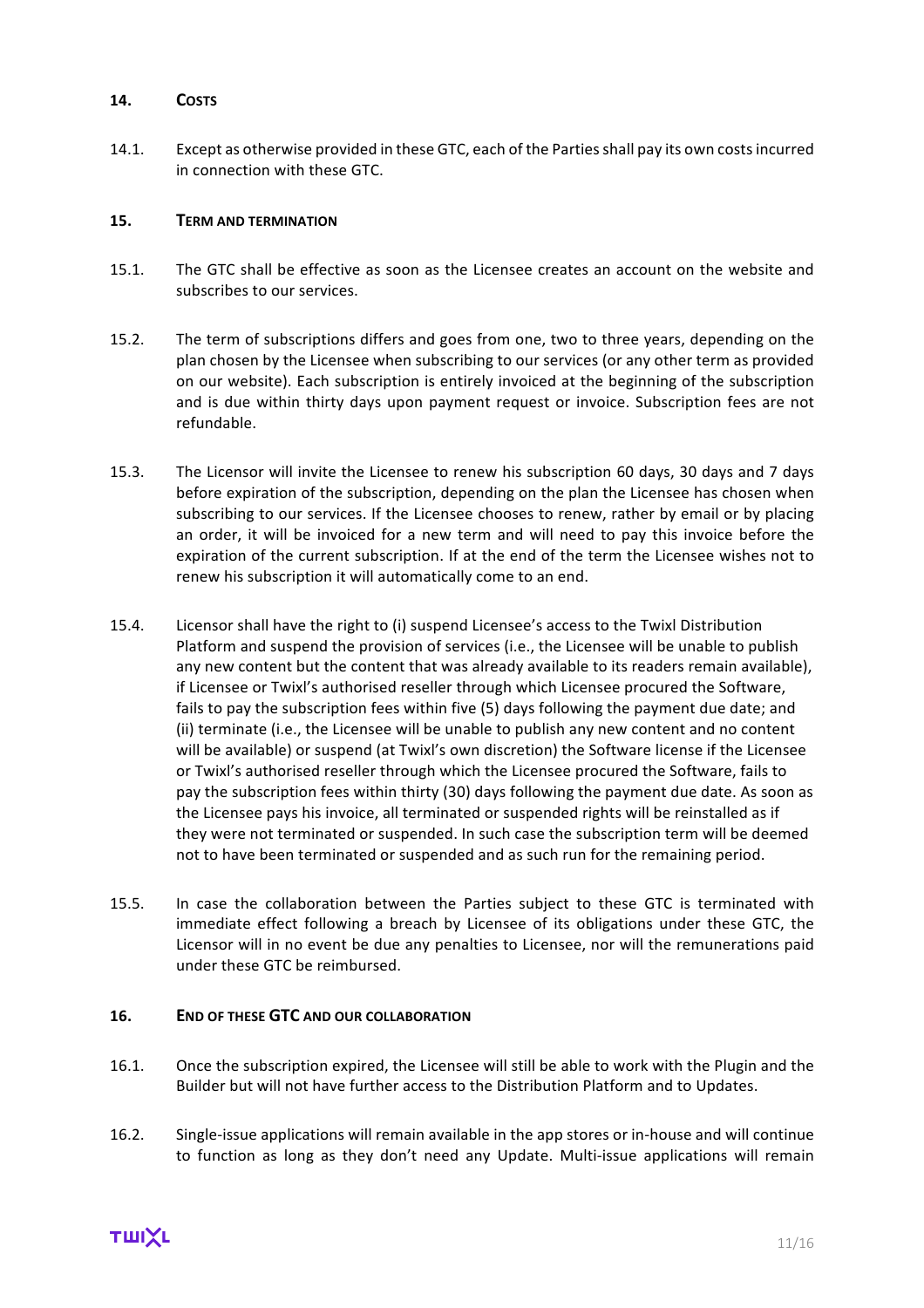available in the app stores or in-house but the access to the content will no longer be available. 

16.3. Content stored on the end-user device will still remain on the device as long as the app is installed but it will not be accessible through the app. All Content stored on the Distribution platform will be kept for 30 days. If the Licensee decides to renew his license within this period the Content will again be made available.

#### **17. CONFIDENTIAL INFORMATION**

- 17.1. Unless prior written consent by the Licensor, the Licensee agrees and undertakes for the duration of the collaboration between the Parties as well as at any time thereafter to keep any Confidential Information and Know How concerning the Licensor or its activities which it has obtained in the framework of this collaboration strictly confidential and not to divulge or disclose any part thereof to any third party, except for employees, officers and directors of the Licensee and only then to the extent necessary for the proper performance by such personnel of their duties. In order to ensure that its personnel observe this provision, the Licensee shall require anyone with access to Confidential Information to sign a non-disclosure agreement.
- 17.2. Licensee's obligations under this article shall not include, and the restrictions under these GTC shall not apply to:
	- any information known by Licensee prior to its disclosure by the Licensor; or
	- any information which is in the public domain or hereinafter falls into the public domain through no fault of Licensee; or
	- any information that Licensee can demonstrate was independently developed by the Licensee without reference to the Confidential Information or Know How provided by the Licensor; or
	- $-$  any information disclosed to Licensee by a third party having the right to do so.
- 17.3. Upon termination or expiration of the collaboration between the Parties for any reason whatsoever, Licensee shall immediately return to the Licensor any Confidential Information and Know How provided by the Licensor in connection with this Collaboration.
- 17.4. This present article shall continue in full force and effect notwithstanding any termination or expiration of these GTC.

#### **18. FORCE MAJEURE EVENT**

18.1. If a Force Majeure Event occurs, performance of the Parties' obligations under these GTC (save the duty of confidentiality described in article 17) shall be suspended for the duration of the delay caused by the Force Majeure Event. The period of performance shall not be automatically extended with a period equal to the suspension. The Licensee will not be entitled to any penalty or damages for such suspension.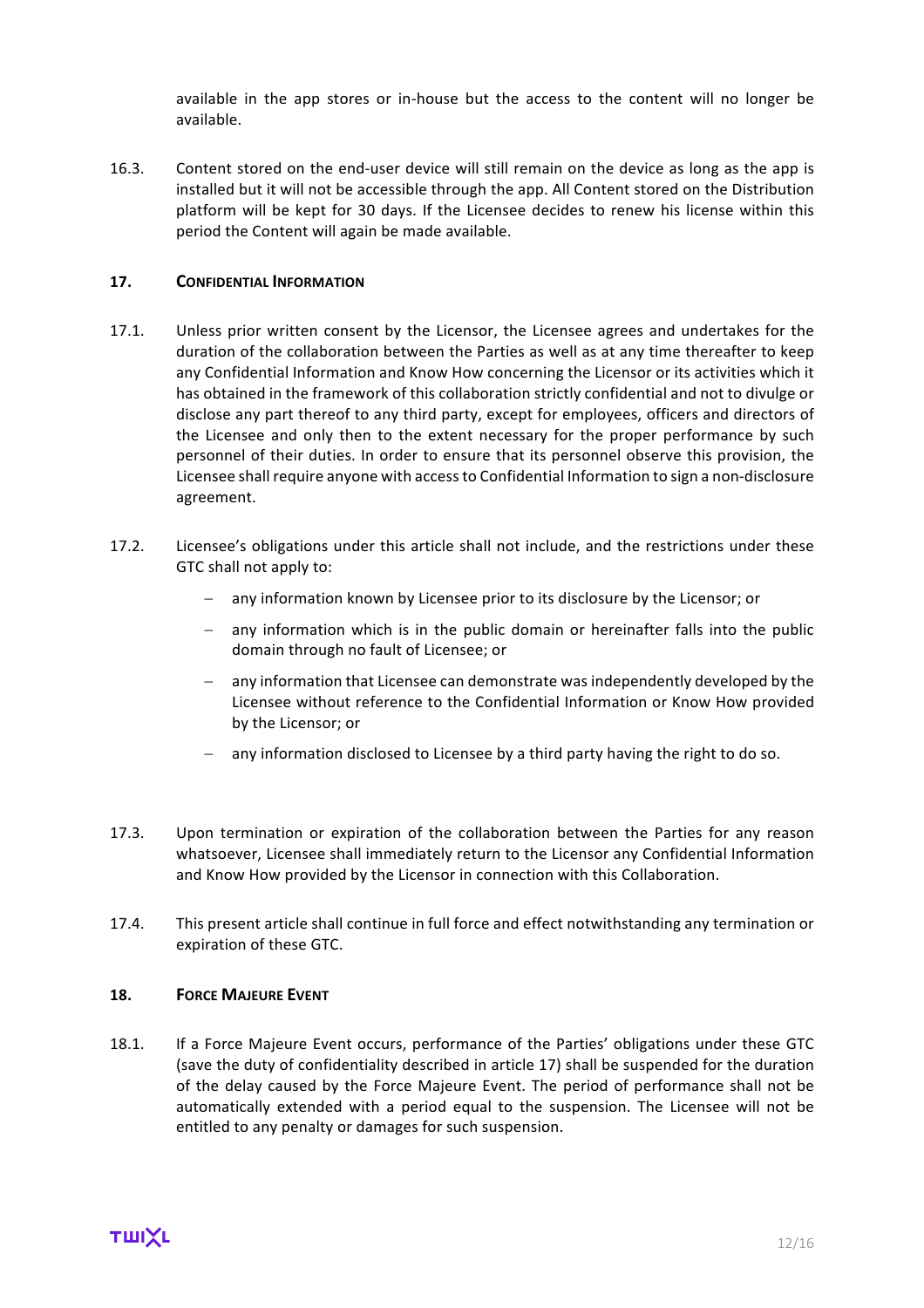- 18.2. The Party claiming Force Majeure Event shall promptly inform the other Party to this effect in writing, explaining its reasons for doing so.
- 18.3. If a Force Majeure Event occurs, the Parties shall immediately consult one another with a view to finding an equitable solution and shall use all reasonable efforts to minimize the consequences of the occurrence. If the conditions of Force Majeure Event prevail for a period of 3 months and the Parties have been unable to find an equitable solution, the other Party shall have the right to terminate the collaboration between the Parties without being due any penalty.

#### **19. PUBLICITY**

19.1. Unless expressly prohibited in writing, the Licensor may identify the Licensee on Twixl's customer lists and in its marketing and advertising materials, and announce that the Licensee is a Twixl customer, and reproduce the Licensee's company name, logo, trademark, trade name, service mark or other commercial designations in connection therewith. Upon Licensee's prior written consent, the Licensor may develop and publish a case study based upon the Licensee's use of the Software. Such prior consent shall not be required for Twixl to disclose information about the Licensee in connection with any filings or disclosures required by Twixl under applicable local laws.

#### **20. LIMITATION OF LIABILITY AND INDEMNIFICATION**

- 20.1. The Licensee expressly agrees that the Licensor shall not be liable for any direct, indirect or consequential damages, including but not limited to, damages for loss of business profits, business interruption, loss of business information, goodwill, use, data or other intangible losses resulting from the use or the inability to use the Software, the Apps or Distribution Platform, even if the Licensor has been advised about the possibility of such damage.
- 20.2. In no event will the Licensor be liable for damages exceeding the amount paid by Licensee to Licensor in the context of these GTC, regardless of the form of the claim.
- 20.3. The Licensee shall defend, indemnify, and hold harmless the Licensor from and against all actions, claims, liabilities, ands expenses (including reasonable attorney's fees) resulting from or arising out of the Licensee's use of the Software, the Apps or the Distribution platform.
- 20.4. In no event shall the Licensor be liable for any damages resulting out of the Licensee creating, testing and publishing content with a Beta Release.

## **21. NOTICES**

21.1. All notices and other forms of communication required under these GTC shall be, in English, in writing and must be delivered or sent to the recipient  $(i)$  in person through a reputable courier service, (ii) by email with confirmation of receipt or (iii) by registered mail (with an acknowledgement of receipt), in the case of notices to the Licensee's to its address set forth on its order form, and if to the Licensor to its address indicated hereunder or any other address made available on the Licensor's website: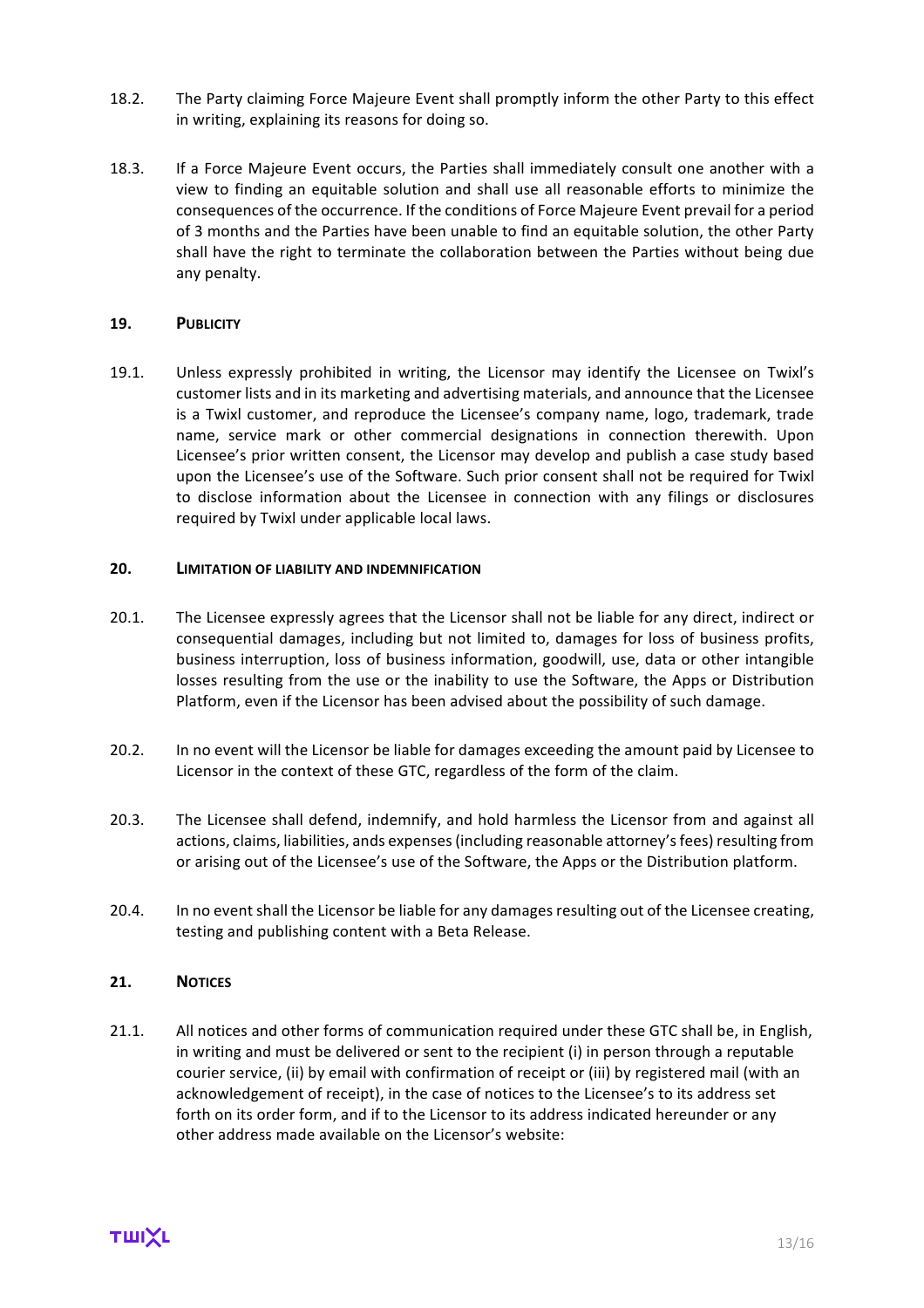Twixl media **BVBA** Kortrijksesteenweg 1144, Box N 9051 Gent (Sint-Denijs-Westrem) email: legal@twixlmedia.com www.twixlmedia.com

We request you to communicate a general (non-person related such as twixl@yourcompany.com) e-mail address on which we may contact you in relation to these GTC.

- 21.2. Any notice shall be deemed to have been delivered to the recipient's address on the date of delivery if delivered by hand, five (5) days following the mailing date if sent by registered mail and the recipient's next working day if sent by email with confirmation of receipt.
- 21.3. Either Party may change the address to which notices are to be delivered or transmitted by giving the other Party written notice in the manner set forth herein.

# **22. WAIVER**

22.1. Any failure or delay by a Party in exercising any right under these GTC, the exercise or partial exercise of any right under these GTC, or any reaction or absence of reaction by a Party in the event of breach by the other Party of one or more provisions of these GTC shall not operate or be construed as a waiver (either express or implied, in whole or in part) of its rights under these GTC or under the said provision(s) or preclude the further exercise of any such rights. Any waiver of a right must be express and in writing. If there has been an express written waiver by one Party following a specific failure by the other Party, this waiver cannot be invoked by the other Party in favour of either a new failure, similar to the prior one, or a failure of another nature.

#### 23. **ENTIRE AGREEMENT**

- 23.1. These GTC contain the entire agreement and understanding between the Parties with respect to the subject matter hereof and supersedes and replaces all prior agreements or understandings, whether written or oral, with respect to the same object matter still in force between the Parties. Information on the Licensor's website, referred to in these GTC, are part of the Parties' entire agreement.
- 23.2. The Parties shall use all reasonable endeavours in order to come to an agreement regarding all matters not specifically covered in these GTC.

#### **24. SEVERABILITY**

24.1. Whenever possible, the provisions of these GTC shall be interpreted so as to be valid and enforceable under the applicable law. However, if one or more provisions of these GTC is found to be invalid, illegal or unenforceable (in whole or in part), the remainder of the provision and of these GTC shall not be affected and shall continue in full force and effect as if the invalid, illegal or unenforceable provision(s) had never existed. In such case, the Parties

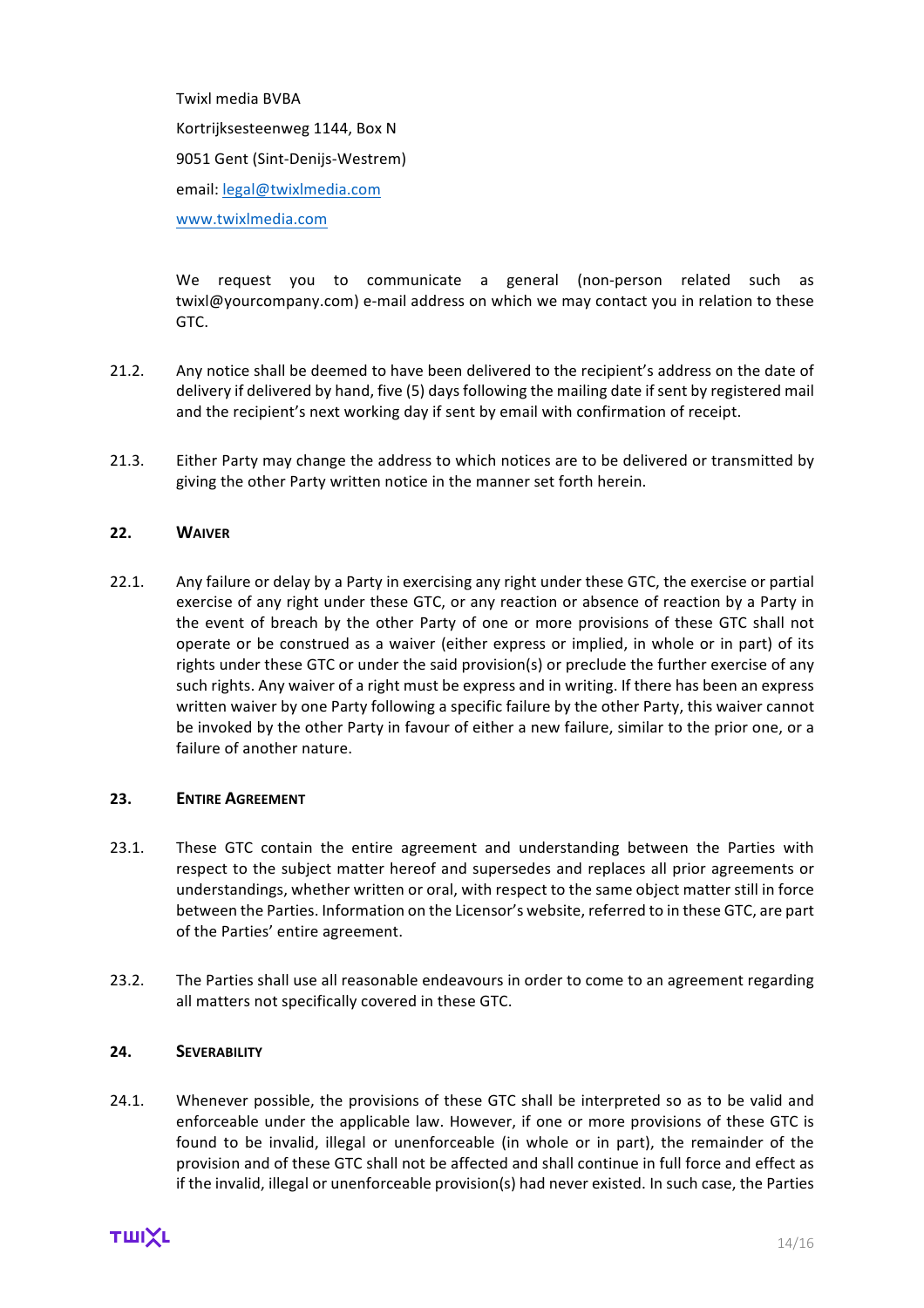shall amend the invalid, illegal or unenforceable provision(s) or any part thereof and/or agree on a new provision which embodies as closely as possible the purpose of the invalid, illegal or unenforceable provision(s).

#### **25. GOVERNING LAW AND JURISDICTION**

- 25.1. These GTC are governed by the laws of Belgium.
- 25.2. The parties hereby undertake to apply the CEPANI Mediation Rules to all disputes arising out of or in connection with these GTC. The place of the mediation shall be Ghent. The proceedings shall be conducted in English.
- 25.3. Should the mediation fail, the dispute shall be finally settled under the CEPANI Rules of Arbitration by one or more arbitrators appointed in accordance with said Rules. The place of the arbitration shall be Ghent, the arbitration shall be conducted in English.
- 25.4. More details are available on www.cepani.be